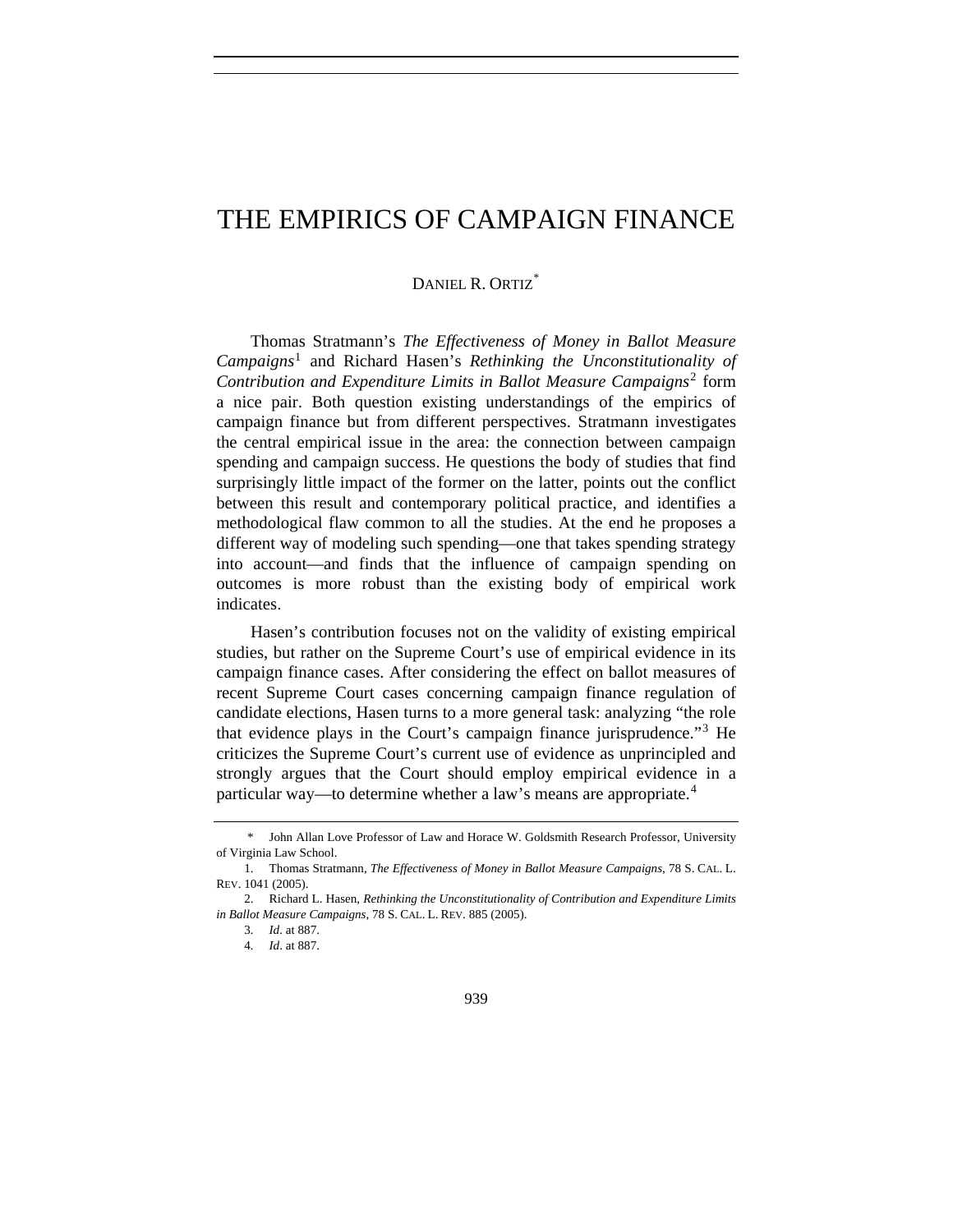These two articles complement each other nicely. Whereas Stratmann asks whether political scientists have been doing their job properly, Hasen asks, if they have, whether the Court has employed their work responsibly. From the law's perspective, both pieces of this project are important. For the law of campaign finance to work sensibly, the underlying empirical work must be trustworthy and the courts must draw on it properly. If either the empirical political scientists or the judges fall down in their part of this important joint project, democracy will suffer.

In this Comment, I address one aspect of each side of this joint project. First, relying on Stratmann's central insight, I explore how other strategic features of campaign spending might further complicate the empirical project. This is in no way a criticism of Stratmann himself, but rather a suggestion for ways that his critique might be extended further. Second, I consider Hasen's thesis that the Supreme Court is now using empirical evidence improperly. This is a more complex issue, I think, than Hasen allows and ultimately I find less reason to be worried. If the Court now employs empirical evidence in a seemingly slipshod way to answer the questions current doctrine makes relevant, that could either be because, as Hasen suggests, the Court is interested only in using evidence to justify after-the-fact decisions that reflect "the simple value judgments of the Justices,"[5](#page-1-0) or because the doctrine itself fails to focus on the actual evidentiary issues that the Court believes constitutional principles make relevant. If the first view is correct, Hasen is right to criticize the Court for acting irresponsibly. If the second is correct, however, the Court could actually be employing empirical evidence in a responsible way. The problem would lie not in the slapdash use of evidence Hasen sees in the opinions, but rather in the doctrinal rules the Court feels it must employ in this area. Its disappointing use of evidence on the surface of its opinions might be seen, in fact, as a way for the Court to escape some of the doctrinal corners into which it has painted itself and to reach outcomes reflecting the proper application of empirical evidence to the cases. This possibility, which I favor, will be difficult to lay out within the limits of this Comment, but I will try, at least, to sketch it adequately.

## I. THE BITE OF STRATEGIC CAMPAIGN SPENDING

<span id="page-1-0"></span>Stratmann begins by noting a paradox in campaign spending: although the academic literature suggests that campaign expenditures have little

<sup>5</sup>*. Id*. at 917.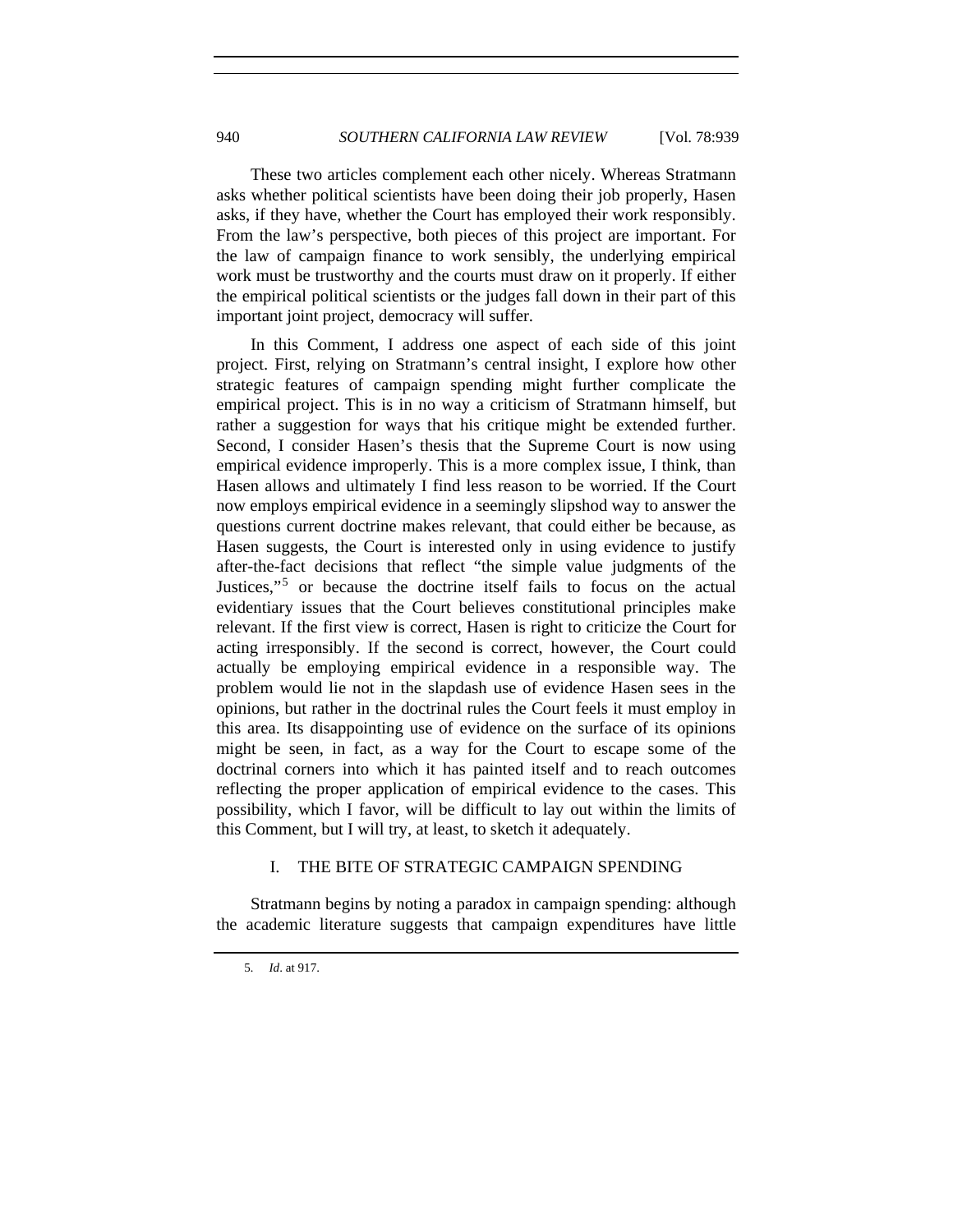2005] *EMPIRICS OF CAMPAIGN FINANCE* 941

effect on ultimate outcomes, politicians believe and act as if money makes a crucial difference.<sup>[6](#page-2-0)</sup> Stratmann then points to a factor that he believes explains a large part of this discrepancy: academics have largely looked at the global, overall correlation between spending and outcomes, whereas spenders act strategically.<sup>[7](#page-2-1)</sup> He argues, in short, that those interested in influencing the ultimate policy outcomes of the legislature as much as possible would spend strategically in ways that would confound traditional correlation analyses. Stratmann rightly points out, for example, that "interest groups may not give much financial support to uncontested incumbents."[8](#page-2-2) An interest group interested primarily in electing candidates that would support its positions would not contribute much to either sure winners or sure losers.<sup>[9](#page-2-3)</sup> Money to such candidates would be wasted because it would make no difference to the outcome of the election. When considered from the standpoint of a simple correlation, however, "[t]his fact makes it seem that candidates with few campaign expenditures win easily."<sup>[10](#page-2-4)</sup> Conversely, "[i]nterest groups may . . . contribute a lot in contested elections."[11](#page-2-5) There they could hope to make an actual difference in the outcome. From the perspective of a simple correlation, however, "[t]his makes it seem that a high level of campaign spending makes the race closer."<sup>[12](#page-2-6)</sup> At the extreme, in fact, these two strategic effects can lead to a correlation suggesting that less spending on a campaign would help it. Since an interest group would spend little money on candidates who were expected to win by a lot—while it would spend much money on candidates in close races—a simple global correlation might well suggest that spending more money hurts a candidate's chances for election.<sup>[13](#page-2-7)</sup>

<span id="page-2-0"></span><sup>6</sup>*. Compare* Stratmann, *supra* note 1, at 1041 (summarizing academic literature on ballot measures), *with id*. at 1042 (describing politicians' behavior).

<sup>7</sup>*. Id*. at 1042.

<sup>8</sup>*. Id*.

<span id="page-2-3"></span><span id="page-2-2"></span><span id="page-2-1"></span> <sup>9.</sup> This analysis focuses on spending of only one type: that which aims to elect certain types of candidates or ballot measures. It does not take into account spending that aims directly to influence a legislator. For this reason an interest group might, of course, spend money on a candidate whose election is assured.

 <sup>10.</sup> Stratmann, *supra* note 1, at 1042.

<sup>11</sup>*. Id*.

<sup>12</sup>*. Id*.

<span id="page-2-7"></span><span id="page-2-6"></span><span id="page-2-5"></span><span id="page-2-4"></span><sup>13</sup>*. Id*. at 1051 (discussing correlation analysis of spending of proponents and opponents of a hypothetical gun control initiative and finding that a "simple correlation between voter support and advertising will show that more support spending is associated with fewer voters supporting the initiative. This makes it seem that advertising will be ineffective in changing the minds of voters. In fact, it would seem that spending less would help pass such initiatives.").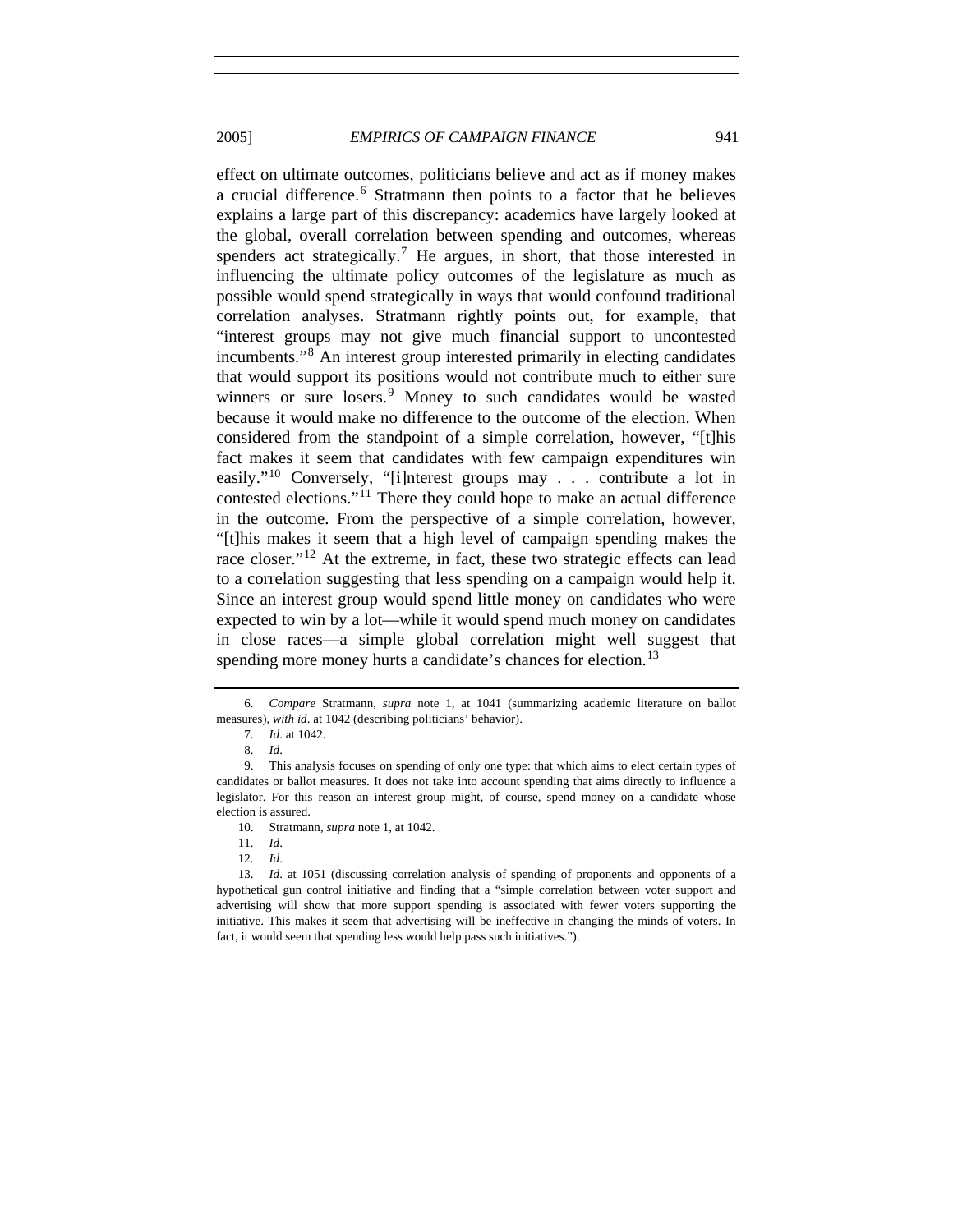Stratmann considers at length how just this one aspect of strategic spending could undermine traditional empirical analysis in this area. While I think he is right, strategic spending has even further ramifications. If interest groups spend rationally—that is, in ways that maximize the impact of their spending—they will direct their spending disproportionately not only to races in which it will more likely make a difference to the outcome—that is, closer races—but also to those races in which, if their candidates win, the payoff will be larger. In other words, Stratmann focuses on one element of strategy—perhaps the most important one—but there are other important elements that can complicate analysis even further.

Consider the choice an interest group faces between funding two incumbents, one of whom enjoys little seniority, has positions on relatively unimportant committees, and belongs to the minority party, and the other, who has much seniority, holds powerful positions on plum committees, and plays a major leadership role in the majority party. If everything else is equal, the interest group will clearly spend more money on the second candidate. If victorious, that candidate will be in a much better position to further the interest group's goals in the legislature. That candidate simply has much more power to get things done. In addition to voting on the floor with the first legislator, where the candidate will formally have equal power, the candidate's committee votes concern matters of greater importance and the candidate may be able to use party position to better influence the votes of many others. In short, the one candidate represents a much better investment than the other.

To complicate matters further, different candidates will matter differently to different interest groups and not all interest groups spend equally. Consider here two different interest groups and two different candidates of equal seniority who are both chairs of powerful committees. If one committee has jurisdiction over matters that concern one interest group while the other has jurisdiction over matters that concern the other, everything else being equal, there will be little question as to which candidate each interest group will fund: the one heading the committee with jurisdiction over each of their interests. There is no reason to believe, however, that each interest group will have the same amount of money to spend. One might represent a broad and loose coalition in which the benefits and burdens of regulation are widely diffused, whereas the other might represent a small and tight group of players in which the benefits and burdens of regulation are focused. Since the first group will find collective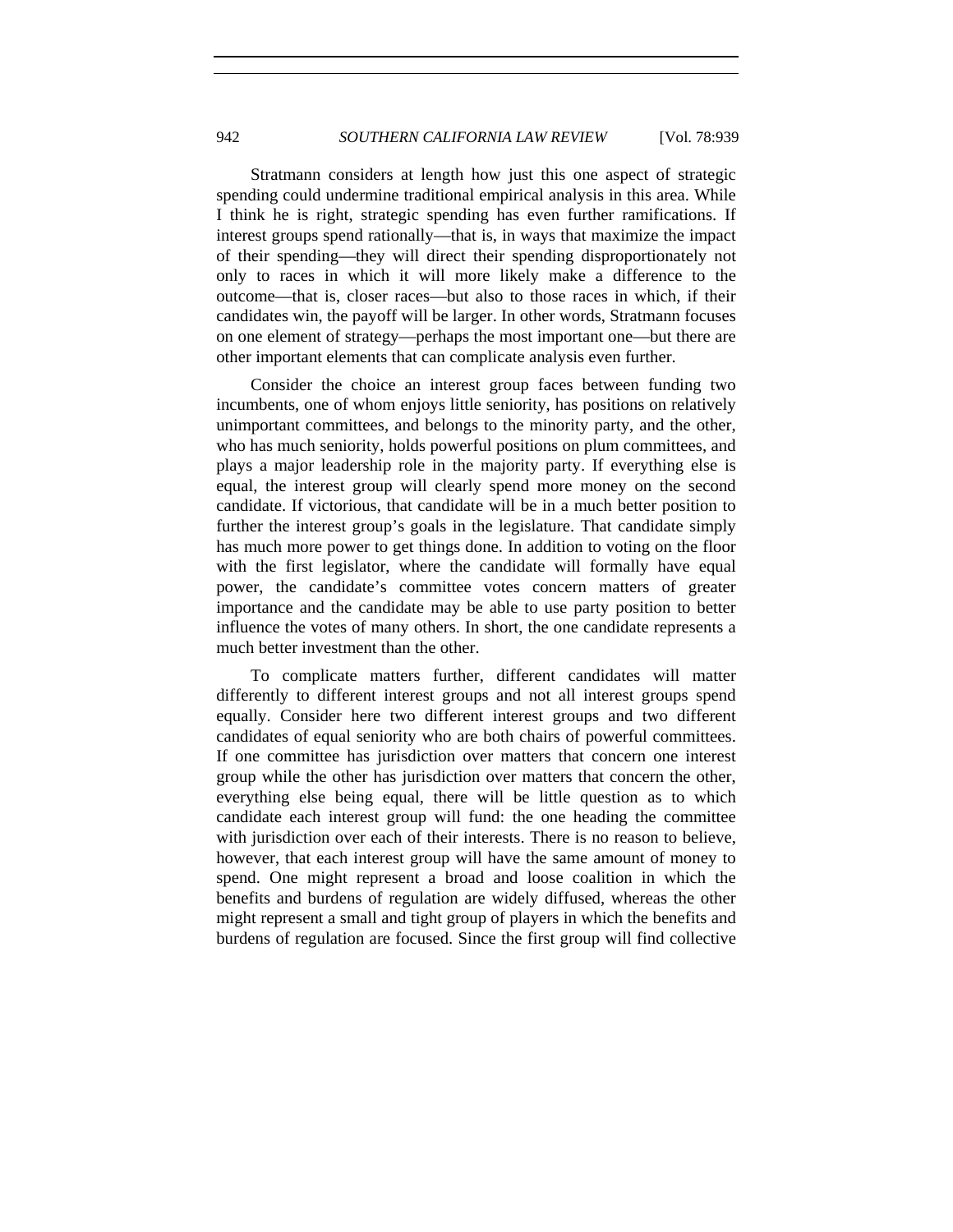action more difficult than will the second, $14$  everything else being equal, the second could be expected to spend more. Thus, the amount of spending can depend critically not just on the competitiveness of a particular race and the power of a particular candidate, but also on the candidate's position in the legislature and on the wealth and economic structure of the interests themselves.

To make things even more complicated, representatives on some committees might have not one well-focused, well-financed interest group keen to influence their votes, but several, and, if these groups found themselves on different sides,  $15$  the result could be a funding race among them. Money contributed to influence rather than to elect a candidate will thus in part reflect things like seniority and leadership roles, which may in turn reflect a relatively high degree of preexisting support within the candidate's district. If this is the case, any analysis of the impact of spending on election outcomes faces a great endogeneity problem. The amount candidates spend reflects in large part the amount they have available to spend, which in part reflects their preexisting support. Any study must thus take into account a candidate's preexisting support to measure the impact of spending itself. A well-entrenched incumbent, for example, may well receive much money and spend it, although it can gain that incumbent relatively few additional votes.

In any particular spending decision, everything else will not be equal, of course. Nonetheless, these examples demonstrate how a rational strategy of seeking the "biggest bang for the buck" could lead an interest group to spend in ways that might confound traditional analyses. Stratmann's own example of strategic spending on competitive as compared to less competitive races is the most powerful instance, of course, because it shows how strategic spending might lead to a correlation describing things exactly backwards.<sup>[16](#page-4-2)</sup> Spending aimed more to influence than to elect would have less predictable effects. Both types of strategic spending, however, need to be addressed if a study is to persuade. Let us hope that the additional complexity does not make the whole enterprise impossible.

<span id="page-4-0"></span> <sup>14.</sup> MANCUR OLSON, THE LOGIC OF COLLECTIVE ACTION: PUBLIC GOODS AND THE THEORY OF GROUPS 5–65 (1965) (discussing the free-rider problem and implications of group size and behavior).

<span id="page-4-2"></span><span id="page-4-1"></span> <sup>15.</sup> The conflicts between banking and securities interests during the battles in the 1990s around the Glass-Steagall Act are one example. *See* Jonathan R. Macey, *The Business of Banking: Before and After Gramm-Leach-Bliley*, 25 J. CORP. L. 691, 715–19 (2000) (describing the federal government repeal of Glass-Steagall Act as a battle between banks and securities firms).

<sup>16</sup>*. See* Stratmann, *supra* note 1, at 1060.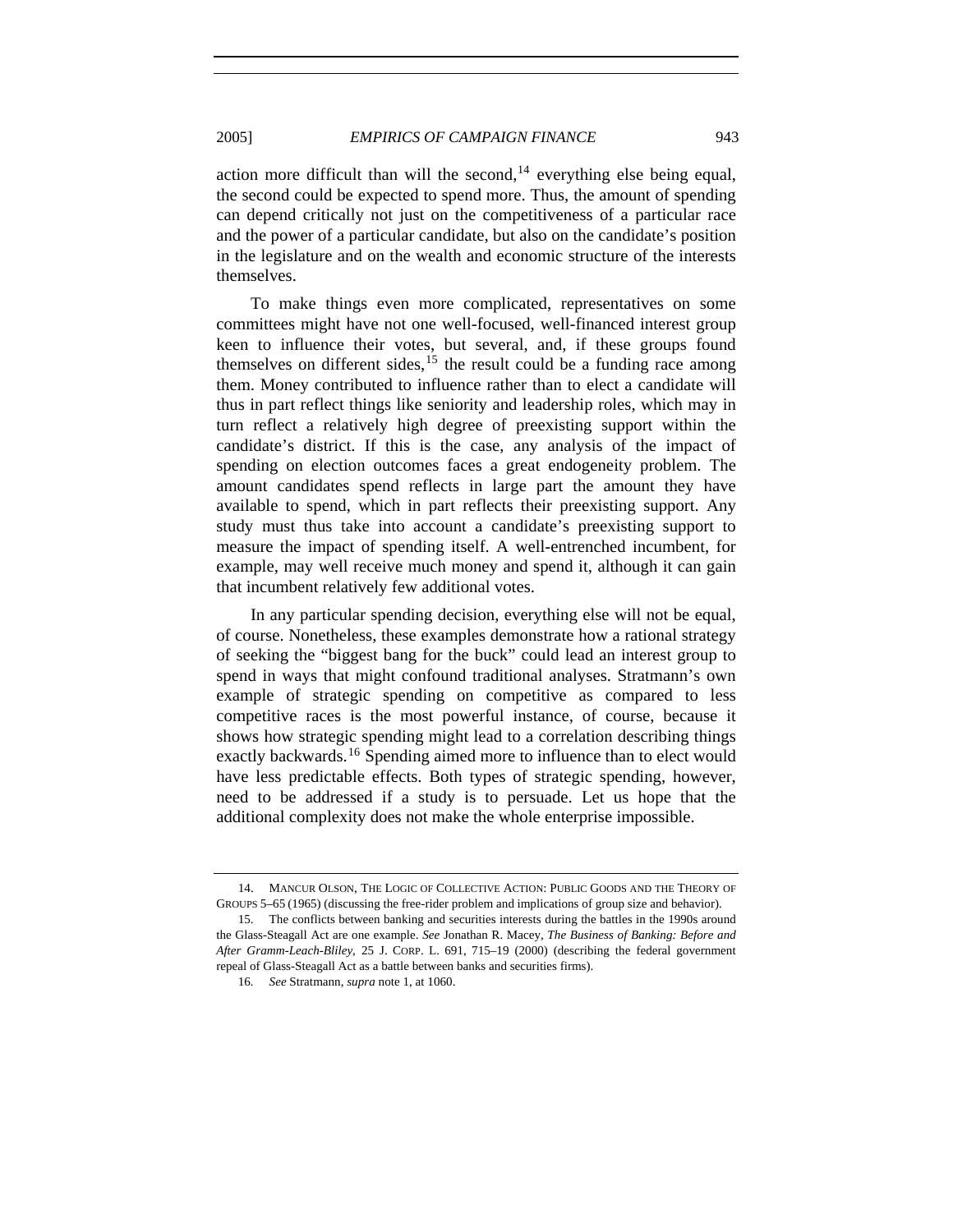## II. THE WRONG QUESTION BEGETS BAD EMPIRICISM

Even if one followed Stratmann's suggestion and placed empirical analysis on sturdier footing by accounting for strategic spending, Hasen lacks faith that the courts would use any empirical analysis properly. After canvassing the Supreme Court's recent campaign finance cases, a group he calls the "New Deference Quartet,"[17](#page-5-0) Hasen finds that "[t]he Court's demand for evidence in campaign finance cases is shifting and imprecise."[18](#page-5-1) To Hasen, moreover, the Court's sloppy treatment of empirical evidence bespeaks not inattention and carelessness, which would be bad enough, but something even more worrying: the Justices simply "legislating" their own private views of appropriate campaign finance regulation. As Hasen puts it, "[t]he inconsistent pattern that emerges demonstrates that the search for evidence is often a proxy for the simple value judgments of the Justices on the wisdom of particular campaign finance laws."[19](#page-5-2)

This is a serious charge and there is much evidence to support the first part of it. The Court's treatment of evidence—at least as judged from the pages of its opinions—does seem somewhat cavalier. Take the last member of the New Deference Quartet, *McConnell v. FEC*. [20](#page-5-3) Compared to the three-judge district court's  $1638$ -page discussion,<sup>[21](#page-5-4)</sup> the Supreme Court's opinion appears to skim over issues of evidence—and many of law as well. It nowhere, for example, engages the debates over the integrity of the expert evidence underpinning the defense of the Bipartisan Campaign Reform Act, a debate on which much of the district court opinion focused.[22](#page-5-5)

I do not disagree with Hasen that the Court's opinions in these cases have downplayed empirical evidence. They have. The Court often does not carefully consider evidence bearing directly on those issues that existing doctrine makes relevant. I disagree with Hasen, however, about the import of that observation. Are the Justices using evidence merely to shore up,

 <sup>17.</sup> Hasen, *supra* note 2, at 886.

<sup>18</sup>*. Id*. at 887.

<span id="page-5-2"></span><span id="page-5-1"></span><span id="page-5-0"></span><sup>19</sup>*. Id*. at 917. *See also id*. at 887 ("[The Court's] evidentiary analysis often appears to be a proxy for a determination on the merits made more on faith than on evidence."); *id*. at 920 ("It is hard to escape the conclusion that the search for evidence is simply a proxy for the value judgments made by the Justices.").

 <sup>20.</sup> McConnell v. FEC, 540 U.S. 93 (2003).

<span id="page-5-5"></span><span id="page-5-4"></span><span id="page-5-3"></span> <sup>21.</sup> The district court's original slip opinion contained 1638 pages. *See* McConnell v. FEC, 251 F. Supp. 2d 176 (D.D.C. 2003).

<sup>22</sup>*. See id*. at 583–87.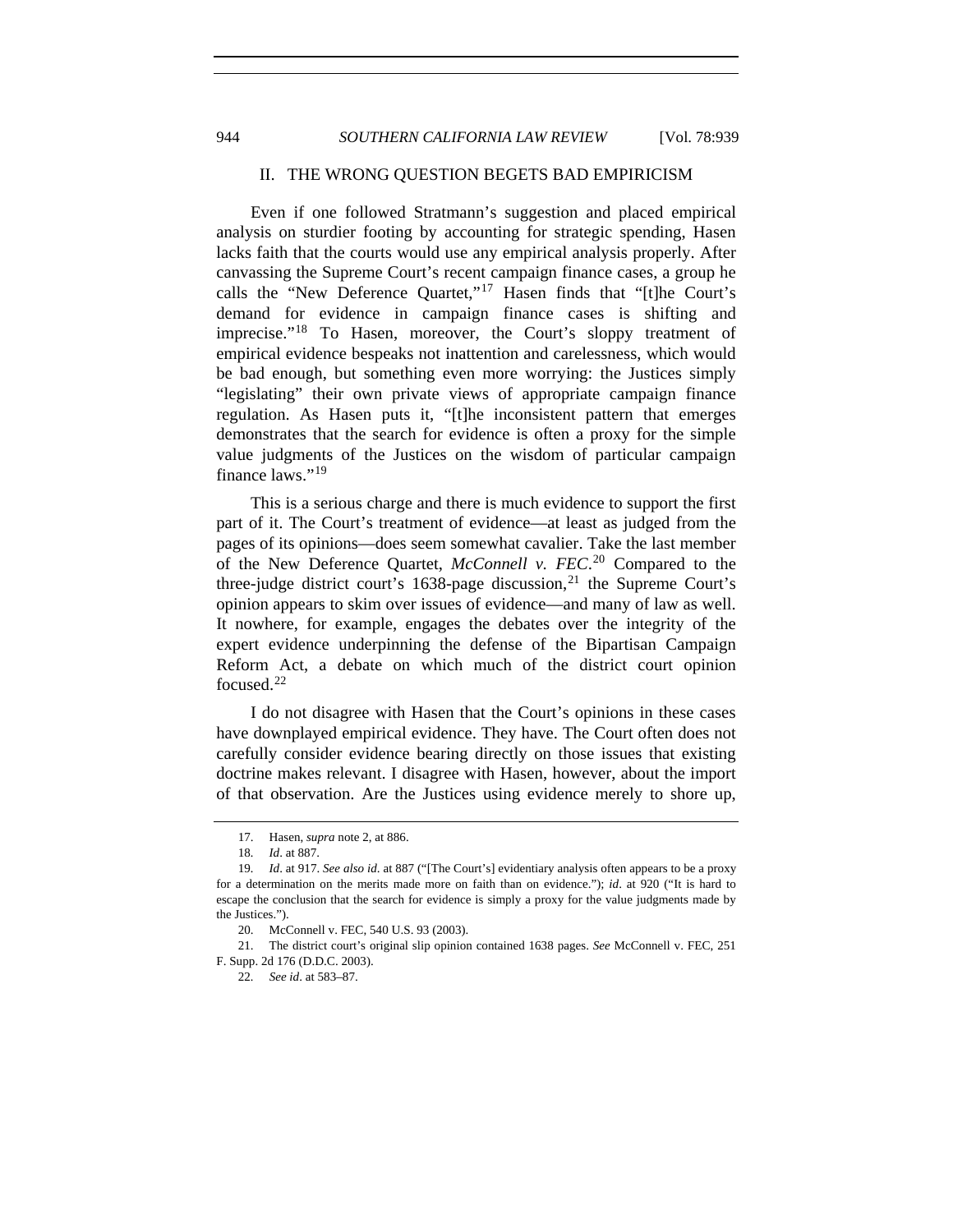2005] *EMPIRICS OF CAMPAIGN FINANCE* 945

where possible, their "simple value judgments ... on the wisdom of particular campaign finance laws" $2^{23}$  $2^{23}$  $2^{23}$  If so, Hasen is right to criticize them. There is another possibility, however, that Hasen does not discuss. The Court may treat evidence somewhat cursorily in its opinions, not because it is proceeding on its instincts or working out the Justices' individual views of what the political system should look like, but because it has lost faith in the kinds of questions the existing doctrinal apparatus makes relevant. If the Court believes that existing doctrine is asking the wrong questions and therefore making the wrong evidence relevant, and the Court feels unable, for whatever reason, to revise constitutional doctrine to better conform it to what constitutional principle requires, we should expect the opinions to offer unsatisfying evidentiary and doctrinal analyses except in those odd instances in which existing doctrine and the Court's actual view of constitutional principle point in the same direction. This is not to say, however, that the Court's *actual* treatment of evidence is cavalier. That would not be true, for example, if the Court considered evidence carefully in applying its infradoctrinal constitutional principles to the facts of the case. But such evidentiary analysis would be invisible from the surface of the opinion itself.

I agree with Hasen, in other words, that the Court's handling of evidence in its recent opinions suggests that it is following something other than its announced doctrine. I disagree with him, however, when he argues that the Court is following "faith" more than evidence<sup>[24](#page-6-1)</sup> and that the Justices are imposing nothing more than their individual views of what the political process should look like. They could well be following a principled—if unannounced—view of what the Constitution requires and, in fact, could be using evidence quite carefully in working out its implications. Under this view, summary evidentiary analyses in the opinions themselves would not signal sloppiness or that the Justices were "legislating" their own personal values, but simply that the real inquiry had moved off the stage framed by traditional doctrine. If the Court's view of the Constitution changes and, for some reason, its actual doctrine does not keep up, we should not expect fine doctrinal, let alone evidentiary, analysis from the Court. That would be at odds with the actually operative constitutional principle. In this view, we might in fact cheer the Court's recent unsatisfying evidentiary analysis as a sign that the Court itself is moving in a new and perhaps better direction.

<span id="page-6-1"></span><span id="page-6-0"></span> <sup>23.</sup> Hasen, *supra* note 2, at 917.

<sup>24</sup>*. Id*. at 887.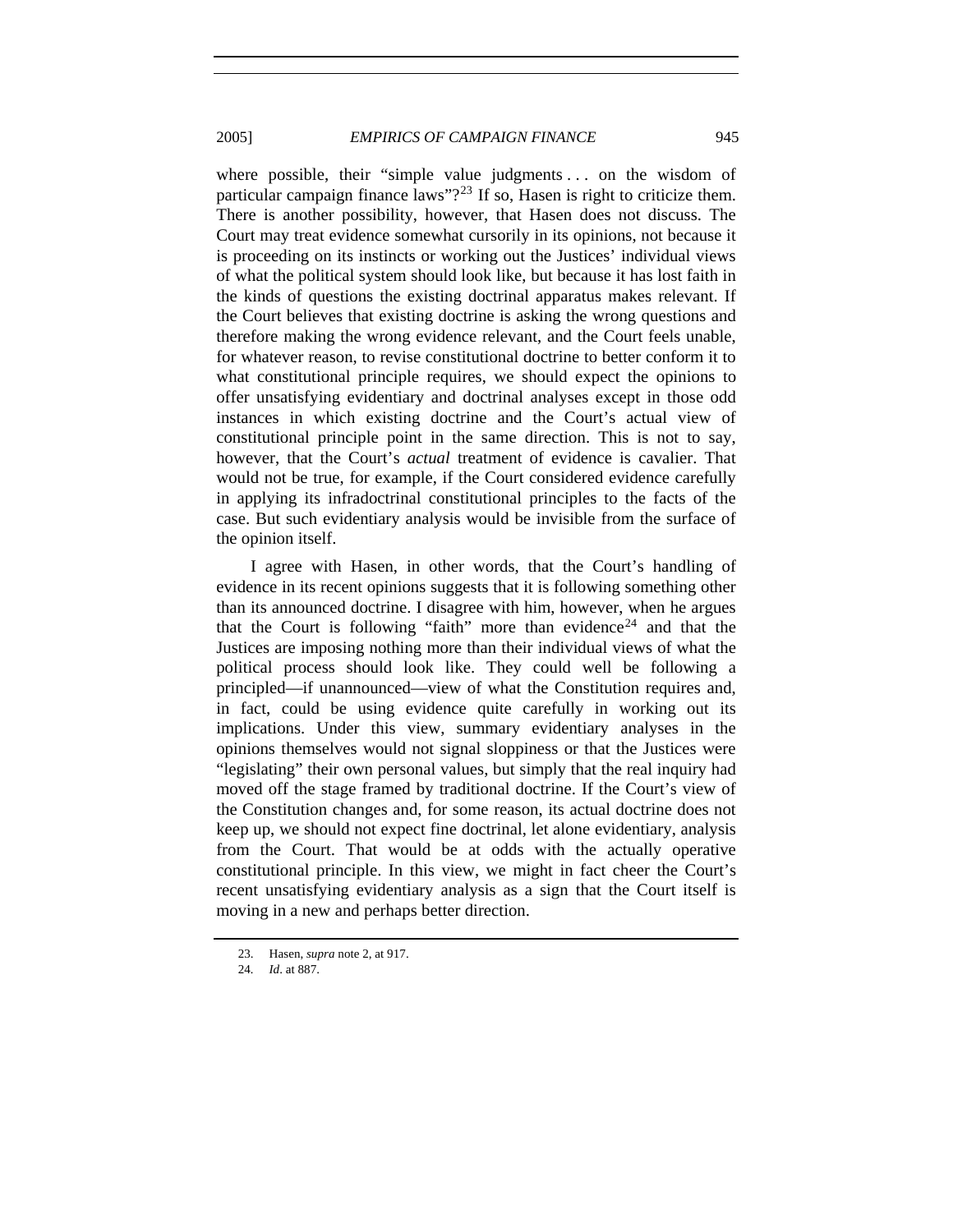Much supports this view, including much in Hasen's own work and specifically in his contribution to this Symposium. As many have noted, the central doctrinal rules the Court has developed in this area have never well fit their official justifications.<sup>[25](#page-7-0)</sup> The Court's justification for distinguishing between contributions and expenditures, for example, has long rankled commentators both on and off the Court,  $26$  as has its justification for distinguishing between corporate and personal spending.[27](#page-7-2) Neither distinction makes sense in the terms in which the Court defends it. The Court, however, seems remarkably comfortable with the distinctions themselves. In *McConnell*, in fact, it employed them to uphold the furthestranging campaign finance reform effort in a generation, one which banned "soft money," the major source of funds for recent federal elections, and subjected "issue advocacy," which many had thought constitutionally resistant to regulation, to source bans and disclosure requirements.<sup>[28](#page-7-3)</sup> Paradoxically, the Court has become more confident in these distinctions, even as its confidence in their justifications has eroded.

Two reactions are possible. First, one can decry the Court's apparent flipness here as illegitimate and unjudicial. Is it not the Justices' job to explain what they do convincingly? And, if they cannot persuade that they are following an announced principle, should we not criticize them for just following their own personal predilections? This is Hasen's approach. Second, one can ask whether an unarticulated principle explains what the Court is doing. If such a principle exists, one can possibly criticize it or criticize the Court for not making transparent what the Court is doing. But one cannot fairly criticize the Court as acting without principle according to the Justices' own individual views of the merits of the matter.

Interestingly, Hasen himself offers a view of such a principle. In his recent book, *The Supreme Court and Election Law*, he argues quite convincingly that an equality rationale—publicly repudiated by the Court

<span id="page-7-0"></span><sup>25</sup>*. See, e.g.*, RICHARD L. HASEN, THE SUPREME COURT AND ELECTION LAW 112–14 (2003) (describing tension between the equality rationale and corruption doctrine in *Austin v. Michigan Chamber of Commerce*, 494 U.S. 652 (1990)); Daniel R. Ortiz, *The Unbearable Lightness of Being* McConnell, 3 ELEC. L.J. 299, 300 (2004) (noting that the "central doctrinal rules [of the Supreme Court's campaign finance cases] have never rested well with their official justifications").

<span id="page-7-1"></span><sup>26</sup>*. See, e.g*., Nixon v. Shrink Mo. Gov't PAC, 528 U.S. 377, 404–05 (2000) (Breyer & Ginsburg, JJ., concurring); *id*. at 409–10 (Kennedy, J., dissenting); *id*. at 410 (Scalia & Thomas, JJ., dissenting); Ortiz, *supra* note 25, at 303.

<span id="page-7-3"></span><span id="page-7-2"></span><sup>27</sup>*. See, e.g*., *Austin*, 494 U.S. at 680–86 (Scalia, J., dissenting); HASEN, *supra* note 25, at 112– 13.

<sup>28</sup>*. See* McConnell v. FEC, 530 U.S. 93 (2003).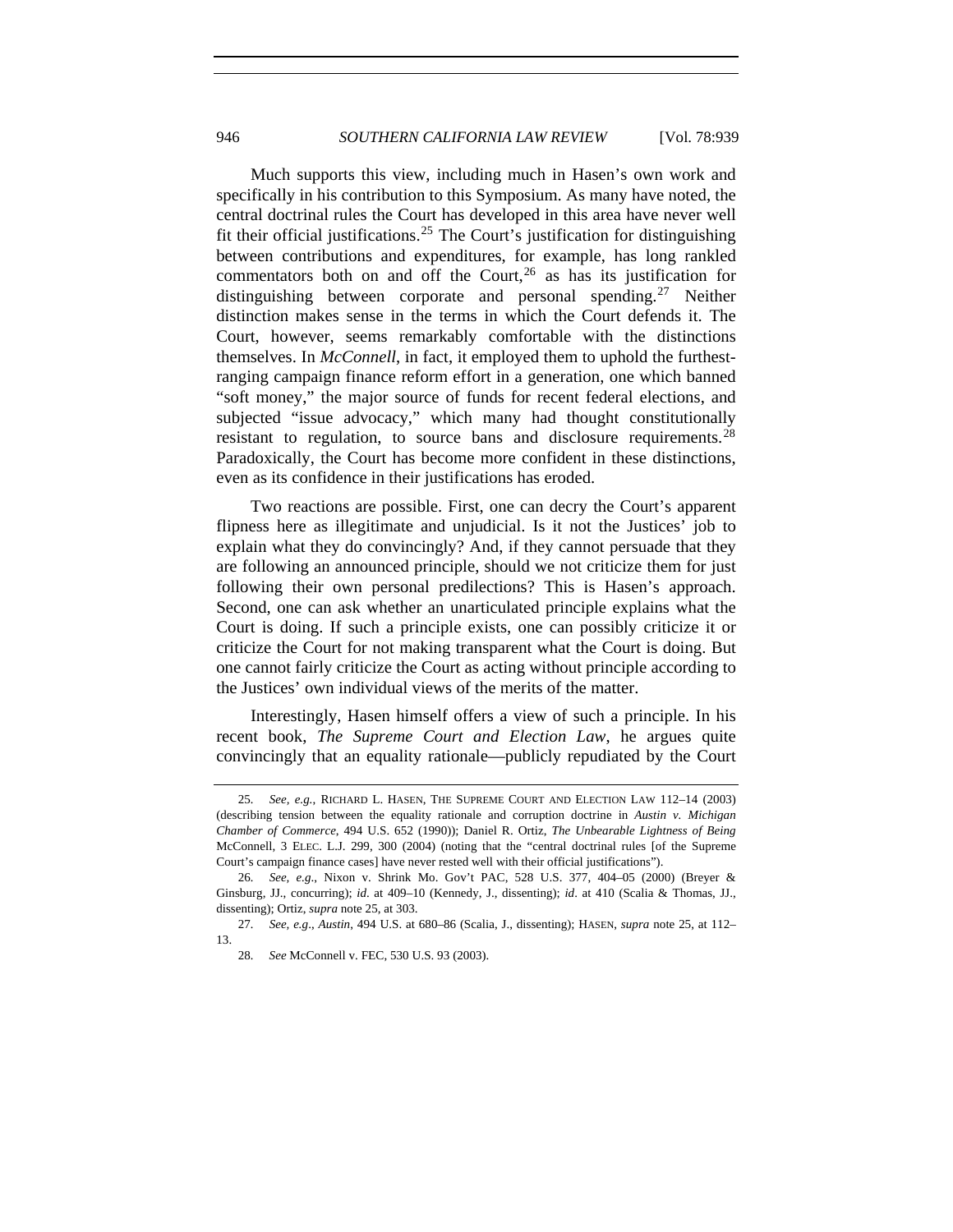long ago in *Buckley v. Valeo*<sup>[29](#page-8-0)</sup>—actually underwrites the ban on corporate election spending.<sup>[30](#page-8-1)</sup> Similarly, he suggests twice in his contribution to this Symposium that the Supreme Court is pursuing a form of equality beneath the surface of some of its recent opinions.<sup>[31](#page-8-2)</sup> I think this is right. Despite what it said in *Buckley*, the Court is allowing legislatures to pursue equality in some cases. (And, because of what it said in *Buckley*, it is no surprise that the Court has difficulty announcing that.) But that is not all. The Court is pursuing other principles as well. As I have argued, for example, *Buckley*'s distinction between contributions and expenditures, as well as *Austin*'s distinction between corporate and personal spending, make much more sense in terms of political participation rights than in terms of speech and corruption.[32](#page-8-3)

If Hasen's disappointment with the Court's *public* handling of evidence is well-founded—and I think it largely is—the central criticism in his piece may be misdirected. Perhaps his target should not be the Court's lack of principles but its lack of transparency. That charge, however, involves complex argument, and there is no space to evaluate such argument here. The Court, after all, has been remarkably opaque in other  $\arccos^{33}$  $\arccos^{33}$  $\arccos^{33}$  and opacity might permit it to pursue the very virtues Hasen celebrates elsewhere: judicial modesty, tentativeness, and malleability.<sup>[34](#page-8-5)</sup> It may well be, in fact, that in the campaign finance cases the Court is invisibly, to be sure—following exactly the course Hasen champions. Perhaps there is virtue in opacity.

<span id="page-8-0"></span> <sup>29.</sup> Buckley v. Valeo, 424 U.S. 1, 48–49 (1976) ("[T]he concept that government may restrict the speech of some elements of our society in order to enhance the relative voice of others is wholly foreign to the First Amendment . . . .").

 <sup>30.</sup> HASEN, *supra* note 25, at 111–14.

<span id="page-8-2"></span><span id="page-8-1"></span> <sup>31.</sup> Hasen, *supra* note 2, at 886 (noting that "the Court has moved closer toward embracing an equality rationale for campaign finance regulation"); *id*. at 894 (explaining that the *Austin* Court "upheld the law under a tortured definition of 'corruption' that looked much more like an equality rationale for regulation").

<sup>32</sup>*. See* Ortiz, *supra* note 25, at 303.

<span id="page-8-4"></span><span id="page-8-3"></span><sup>33</sup>*. Brown v. Board of Education*, 347 U.S. 483 (1954), may be the most famous example. There the Court relied on sociological studies, which many found dubious, to avoid directly and publicly relying on a constitutional principle that would have morally criticized many citizens in a large part of the country.

<span id="page-8-5"></span><sup>34</sup>*. See* HASEN, *supra* note 25, at 10 (describing his book as "argu[ing] in favor of preserving room for Court intervention in the political process . . . that is . . . tentative and malleable . . . and . . . deferential to political branches' attempts to promote contested visions of political equality").